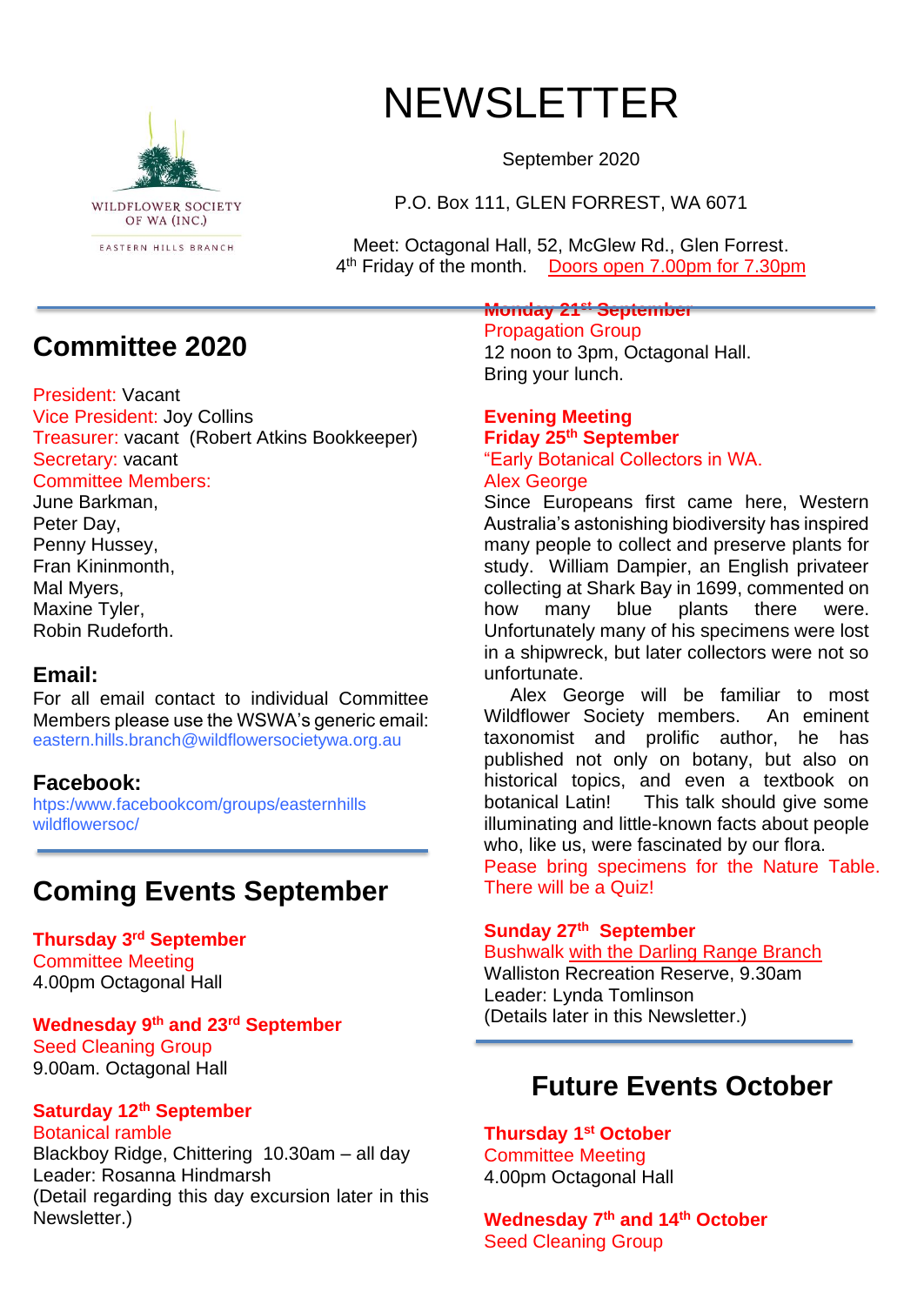9.00am. Octagonal Hall

### **Monday 12th 19th October**

Propagation Group 12 noon to 3pm, Octagonal Hall. Bring your lunch.

#### **Evening Meeting Friday 25th October** "Orchids of WA's Eastern Granites" Andrew Brown

Andrew Brown will be well know to most members through his superb orchid and eremophila books. He will talk tonight about one of his favorite orchid hunting grounds.



*Diuris hazeliae*. Photo: Andrew Brown

He writes:

"As you travel eastwards from Hyden to the Lake Johnston-Balladonia area, rainfall drops dramatically and the further east you go the more intermittent and unreliable it becomes. This is not ideal for native orchids and means that, over much of this area, only the hardiest species can survive. However, there are places that provide habitat niches for orchids. These are the granite outcrops which capture the often meager rainfall in soil pockets and run-off areas and enable 41 orchid species to flourish. In this talk, I will cover six of my favorite eastern granite outcrops, found between Lake Johnston and Balladonia, and talk about the orchids that grow on there."

Sounds fascinating, eh!

## **REPORTS**

#### **Friday 24th July** "Tarin Rock Research Project

Jolanda Keeble decribed how she decided to document the flora of Tarin Roack Nature

Reserve, east of Dumbleyung. It was fascinating to learn of all the different planning stages that needed to be gone through – accommodation, licences, fire history, flora lists etc – before she could commit to the project. It was also interesting to compare her approach to that of Eddy Wajon, who spoke about Hyden plants last month. But it seems Tarin Rock is well worth the study!

 The reserve is quite varied, mostly kwongan with mallee, but some woodland and ephemeral wetlands, with probably around 500 different species of plants. She explained how she had made up a field ID book of photos from FloraBase showing was supposed to be there, then set out to look for them. So far she has found over half, taking a voucher specimen, a photograph and recording details of the location. She has found several rare species, and also a whole lot of species that were not on the list in the first place. Now she has the difficult task of selecting which species to include in the book.

 The talk was followed by a lively discussion about the location and her methods of study. Thank you, Yolanda, for a fascinating insight into the difficulties of research and survey.

Kevin Tiele, WSWA's President, did not arrive to give his scheduled talk.

There were superb floral specimens on the nature table, many from Janet Atkins, which prompted a lot of discussion.

*Penny Hussey*

## **EXCURSION DETAILS**

## **Wildflower Walk, Blackboy Ridge Reserve, Chittering.**

#### **Saturday 12th September. Meet 10.30am**

This is a day excursion, so bring your lunch, our hosts will provide tea and coffee. There will be two walks, one before lunch and one after.

 Wear walking boots and clothes suitable for the weather on the day.

 **To get there**: Take Gt N Hwy towards Muchea. Turn right into Wandena Road. Turn right into Muchea East Road. Continue through Lower Chittering onto Chittering Road. Blackboy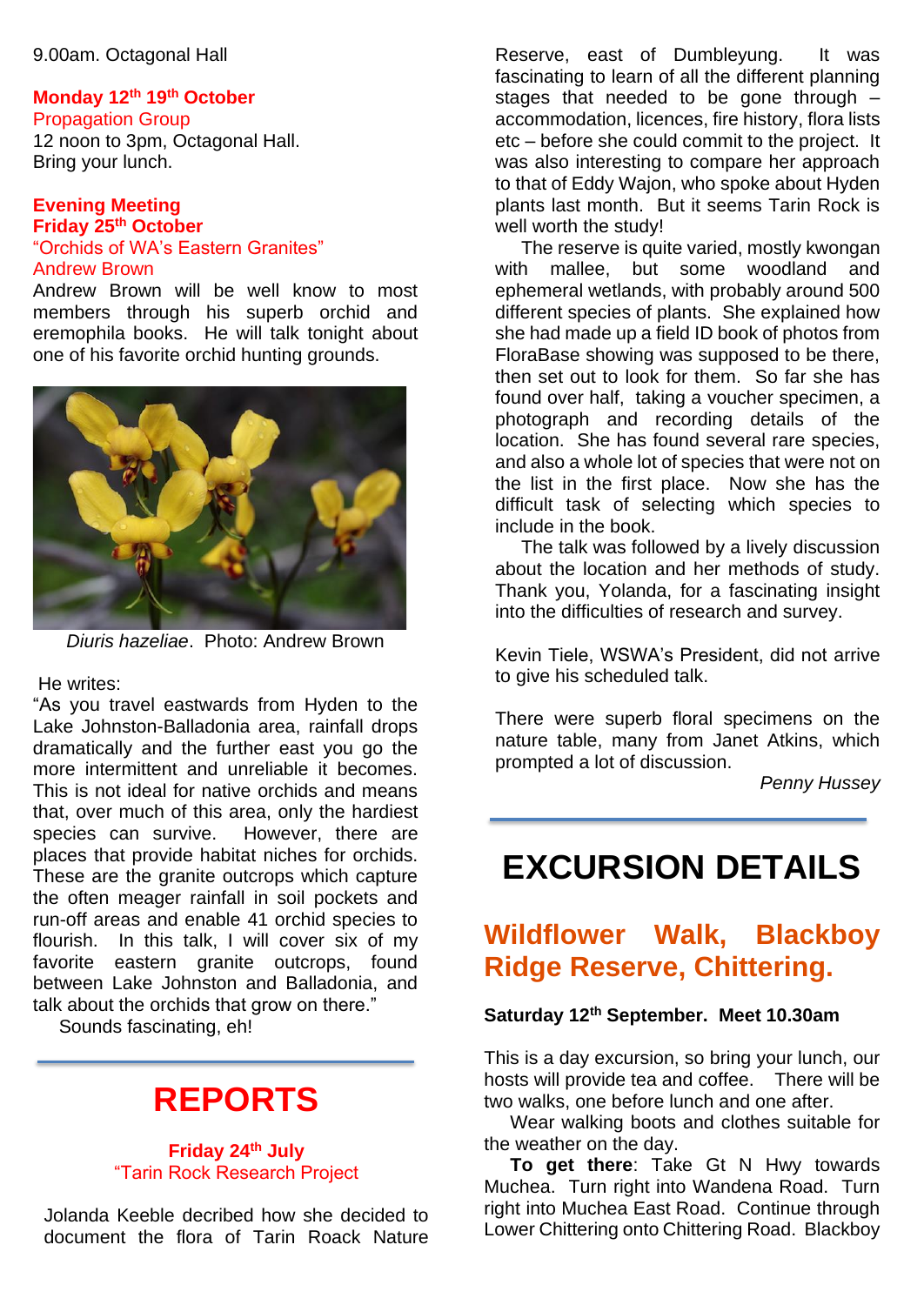Ridge Reserve is on your left after you have passed the Julimar Rd turn-off on your right. It will take about an hour, depending on where you are starting from.

### **Wildflower Walk, Walliston**

#### **September 27 @ 9:30 am - 12:15 pm**

Meet at the junction of Grove Road and Palmateer Drive in Walliston 6076. Finish 12 15 pm.

BOOKINGS ARE ESSENTIAL. Please give your full name and phone no. If then unable to come please let us know. This is an easy walk on flat ground. Please phone Lynda on 92918753 or email [lktom555@gmail.com](mailto:lktom555@gmail.com) if wanting to come so that the walk can be confirmed. Phone contact on day of walk is mobile 0491605839. Organised by the Darling Range Branch of the Wildflower Society of WA.

### **PLANT OF THE MONTH** *Acacia acuminata* Jam Wattle

This is a tall shrub or small tree 2-5m high. The young shoots are covered with golden hairs and the phyllodes are long and narrow with a curved tip. Cylindrical yellow flower heads are produced between July and October. Freshlybroken new wood smells of raspberry jam – hence its common name.



 Grown from seed soaked in hot water overnight. The seed is extremely long-lived,

lasting for at least 90 years in soil, waiting for the correct conditions to germinate

 Jam Wattle grows well in Perth, forming a small tree providing dappled shade. It is a good host for mistletoe, which provides nectar in summer and later succulent fruits. You may even see a Mistletoe Bird coming to the berries!

 It was of great value to early settlers, as Jam is one of the most termite-resistant timbers known and as a fence post, outperforms everything – including iron pickets! Also, it is a beautiful timber with deep mahogany heartwood and a paler outer. A historic homestead near Northam has a staircase hand-rail of polished Jam, it is 10m in length. Clearly before clearing, Jams could grow very large!

 It is very widespread, occurring across the Wheatbelt to Shark Bay and Mt Singleton and across to Kalgoolie and Salmon Gums. It often grows as the middle layer in wheatbelt woodlands.



This is how we usually think of Jam trees, in woodland with York Gums and an open understorey that is mostly weedy, but sometimes gloriously coverd with everlastings. This was taken in Mokine NR, York, on an EHB excursion in October 2018. *Robyn Rudeforth*